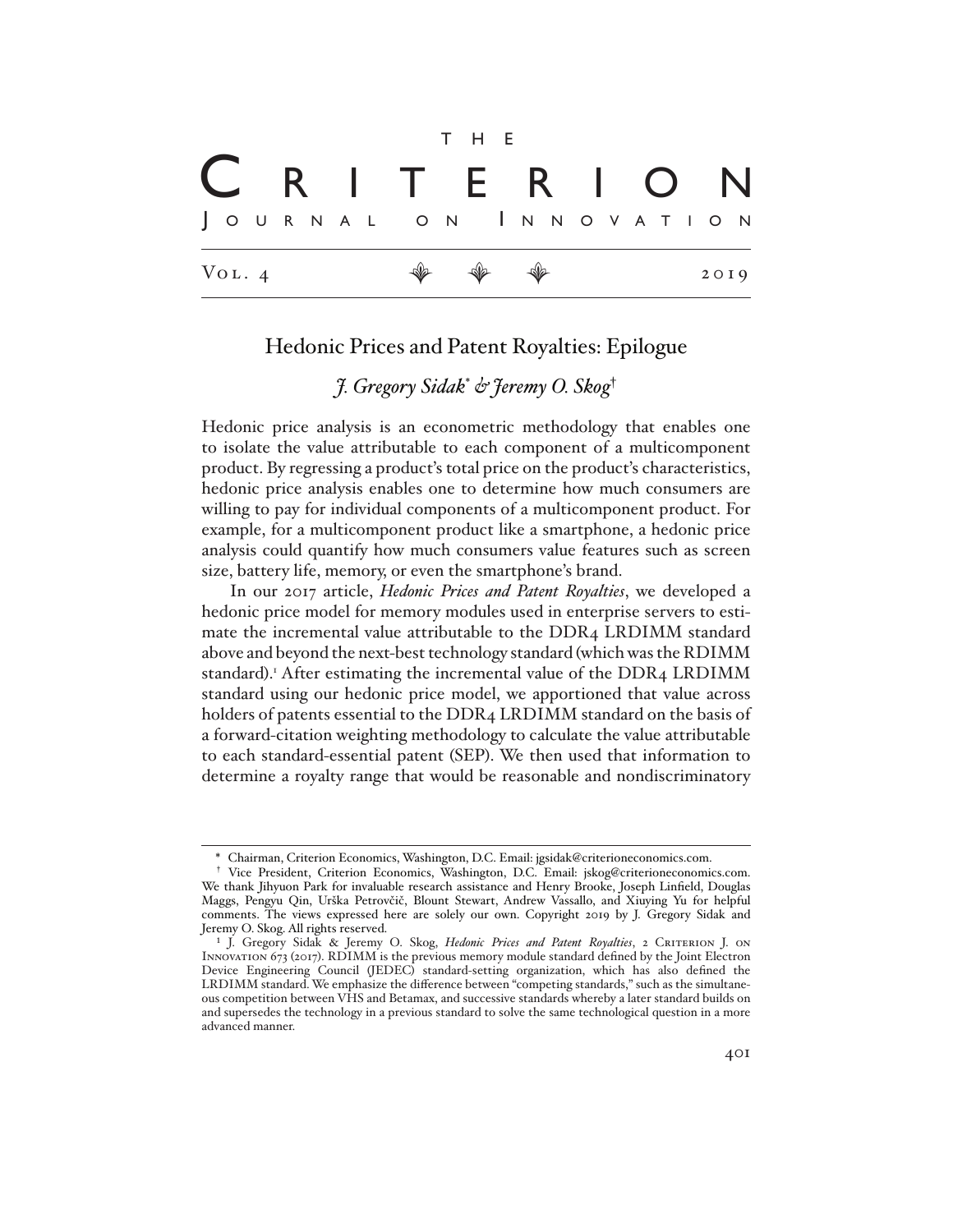(RAND) for a given SEP holder to charge to license its SEPs on the basis of the value that it contributed to the standard.<sup>2</sup>

More recently, in our 2019 article, *Hedonic Prices for Multicomponent Products*, we used a hedonic price model to test the hypothesis that a smartphone's brand possesses statistically significant explanatory power for a smartphone's price above and beyond the smartphone's functional features.3 We selected the independent variables included in our hedonic price model using the least absolute shrinkage and selection operator (LASSO) regression—an objective variable-selection methodology that applies a machine-learning algorithm to the data on smartphone prices and features. We found that, even after accounting for the functional features of a smartphone that are most predictive of a smartphone's price, a smartphone's brand provides statistically significant predictive power for explaining the smartphone's price.

In this epilogue, we supplement the hedonic price analysis contained in our 2017 article by examining whether the specification of our hedonic price model for memory modules is robust to an objective variable-selection methodology based on a machine-learning algorithm. Put differently, we analyze whether using a LASSO regression to select independent variables on an objective basis would produce a specification of the hedonic price model similar to our original model in the 2017 article, and we find that it does.

### A LASSO Regression on the LRDIMM Data

The price and feature data for memory modules are limited, as the standardized devices are distinguished by a few key attributes (far fewer than the various attributes of a smartphone, for example). Our dataset contains only information on (1) the quarter and year in which the memory module was sold, (2) a memory module's memory capacity (in gigabytes, or GB), (3) whether the memory module implements the DDR3 or DDR4 standard, and (4) whether the memory module implements the RDIMM or LRDIMM standard. Furthermore, our dataset included only 171 types of memory modules sold between the first quarter of 2013 and the fourth quarter of 2016. When developing a hedonic price model using data of this scale, it would be reasonable to include all observable features in the dataset that affect a consumer's purchase decision (as we did in our 2017 article). Nonetheless, as a robustness check, we examine here whether an objective variable-selection

<sup>&</sup>lt;sup>2</sup> To be clear, our hedonic price analysis can assess whether a given offer to license an SEP (or a portfolio of SEPs) pursuant to a RAND obligation is reasonable. The methodology does not speak to the question of whether that offer is nondiscriminatory within the meaning of the same RAND obligation. However, when a hedonic price analysis is used in conjunction with other forms of analysis, such as an analysis of comparable licenses, the expert can assess whether a given offer to license an SEP portfolio was reasonable and nondiscriminatory.

<sup>&</sup>lt;sup>3</sup> J. Gregory Sidak & Jeremy O. Skog, *Hedonic Prices for Multicomponent Products*, 4 CRITERION J. ON Innovation 301 (2019).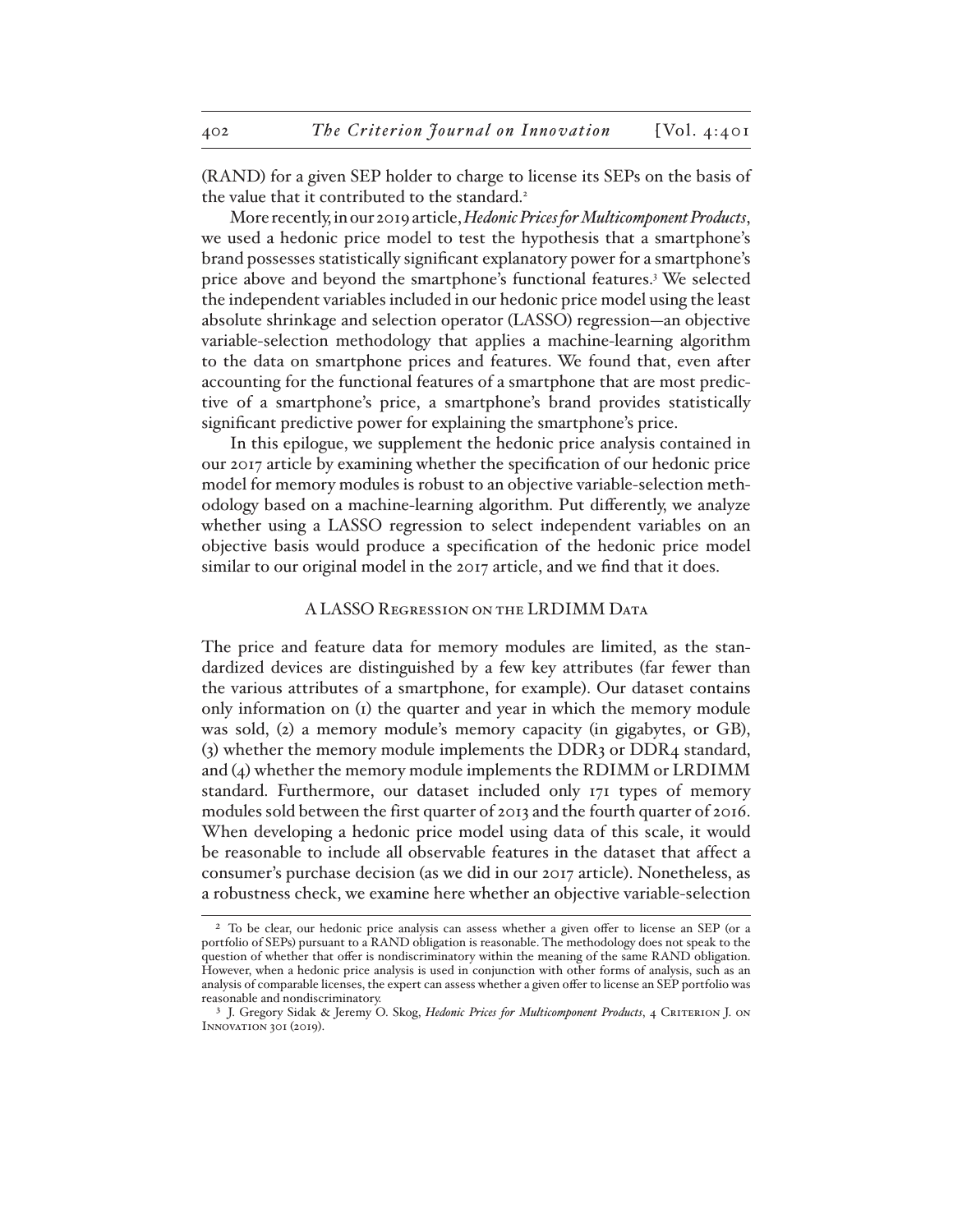methodology based on a LASSO regression would also select all those features when applied to our dataset.

In our 2019 article concerning smartphones, we excluded the *NAND Flash (GB)* categorical variable from the LASSO regression because the LASSO regression is designed to select (or drop) an explanatory variable in its entirety, and not a particular level of that variable.4 Unfortunately, every independent variable included in our 2017 hedonic price model for memory modules is a categorical variable. Thus, strictly for purposes of this epilogue, we include each level of the categorical variables as an independent binary variable in the LASSO regression. Table 1 reports (1) the results of the ordinary least squares (OLS) hedonic price regression for memory modules reported in our 2017 article in column 1 and (2) the results of a LASSO regression including each level of the categorical variables as an independent binary variable in column 2.

| Variable         |                | <b>Estimated Coefficient</b><br>(OLS Regression) | <b>Estimated Coefficient</b><br>(LASSO Regression) |
|------------------|----------------|--------------------------------------------------|----------------------------------------------------|
| <b>LRDIMM</b>    |                | 100.4716***<br>(35.0722)                         |                                                    |
|                  | $\circ$        |                                                  | $\circ$                                            |
|                  | $\mathbf I$    |                                                  | 102.3616                                           |
| DDR <sub>4</sub> |                | 48.74588***<br>(I5.87077)                        |                                                    |
|                  | $\circ$        |                                                  | $\circ$                                            |
|                  | $\mathbf I$    |                                                  | 47.90889                                           |
| GB               |                |                                                  |                                                    |
|                  | $\overline{4}$ |                                                  | $\circ$                                            |
|                  | 8              | 61.42727*<br>(31.9943)                           | 49.72406                                           |
|                  | 16             | $108.5513***$<br>(34.46838)                      | 96.49474                                           |
|                  | 32             | 223.0828***<br>(45.34008)                        | 209.5637                                           |
|                  | 64             | $577.4247***$<br>(63.90946)                      | 562.358                                            |
|                  | 128            | 1457.388***<br>(69.20657)                        | 1442.006                                           |

Table 1. Regression Results for a Hedonic Price Model for LRDIMM Modules

4 *Id.* at 316.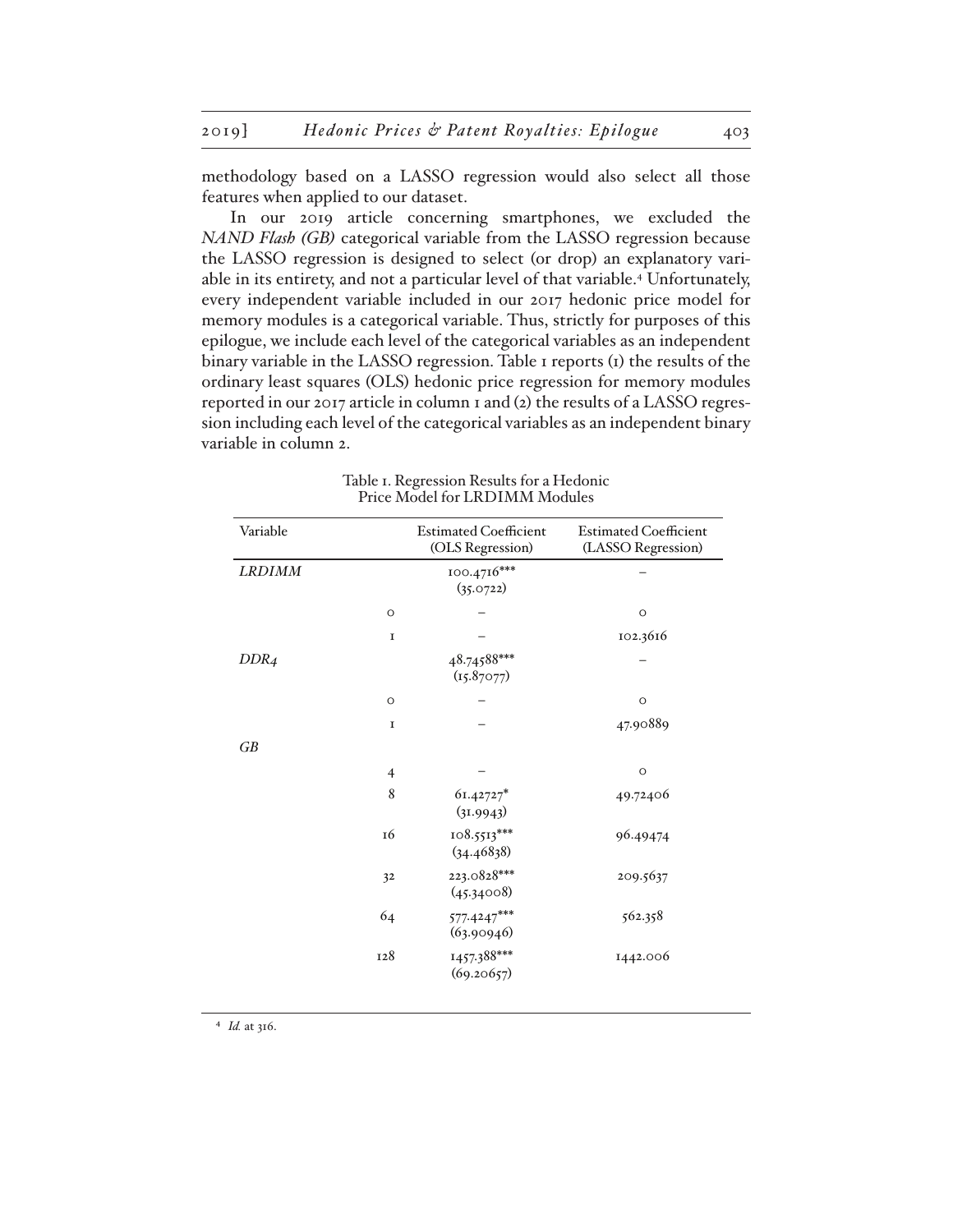| Variable                                      | <b>Estimated Coefficient</b><br>(OLS Regression) | <b>Estimated Coefficient</b><br>(LASSO Regression) |
|-----------------------------------------------|--------------------------------------------------|----------------------------------------------------|
| Year                                          |                                                  |                                                    |
| 2013                                          |                                                  | $\circ$                                            |
| 20I4                                          | -9.392964<br>(23.6438)                           | $\circ$                                            |
| 2015                                          | $-61.01791**$<br>(23.37634)                      | $-53.11457$                                        |
| 2016                                          | $-128.272***$<br>(23.00999)                      | $-120.1784$                                        |
| Constant                                      | 46.66667*<br>(25.57373)                          | 51.56419                                           |
| Observations                                  | 17I                                              | 17I                                                |
| $R^2$                                         | 0.8981                                           | 0.8980                                             |
| Prob > F                                      | 0.0000                                           |                                                    |
| Root Mean Squared Error                       | 88.59                                            |                                                    |
| alpha                                         |                                                  | I.0000                                             |
| lambda                                        |                                                  | 0.207I                                             |
| Cross-Validation Mean<br><b>Squared Error</b> |                                                  | 9023.0330                                          |

*Source*: De Dios & Associates (2016). The transactional prices for memory modules are a proprietary database available for purchase from De Dios & Associates. *See* De Dios & Associates, https://dedios.com.

*Notes*: \* indicates statistical significance at the 90-percent confidence level, \*\* indicates statistical significance at the 95-percent confidence level, and \*\*\* indicates statistical significance at the 99-percent confidence level.

As column 2 shows, the LASSO regression estimates a non-zero coefficient for each of the indicator variables for levels of the *LRDIMM*, *DDR4*, *GB*, and *Year* variables, except the indicator variable for 2014. The coefficient of zero on the indicator variable for 2014 in column 2 means that the indicator variable for 2014 did not add sufficient explanatory power for memory module prices to justify its selection by the LASSO regression. In other words, prices in 2014 were predicted sufficiently well by other indicator variables and the constant term. The results of the LASSO regression indicate that one should include all indicator variables for levels of the *LRDIMM*, *DDR4*, *GB*, and *Year* variables, except the indicator variable for 2014, in the OLS hedonic price regression.

In the OLS hedonic price regression in our 2017 article, a year indicator variable measured that year's price relative to the base year of 2013. In the LASSO regression above, the exclusion of the indicator variable for year 2014 is comparable to the finding in our 2017 article that the coefficient on the

#### 404 *The Criterion Journal on Innovation* [Vol. 4:401